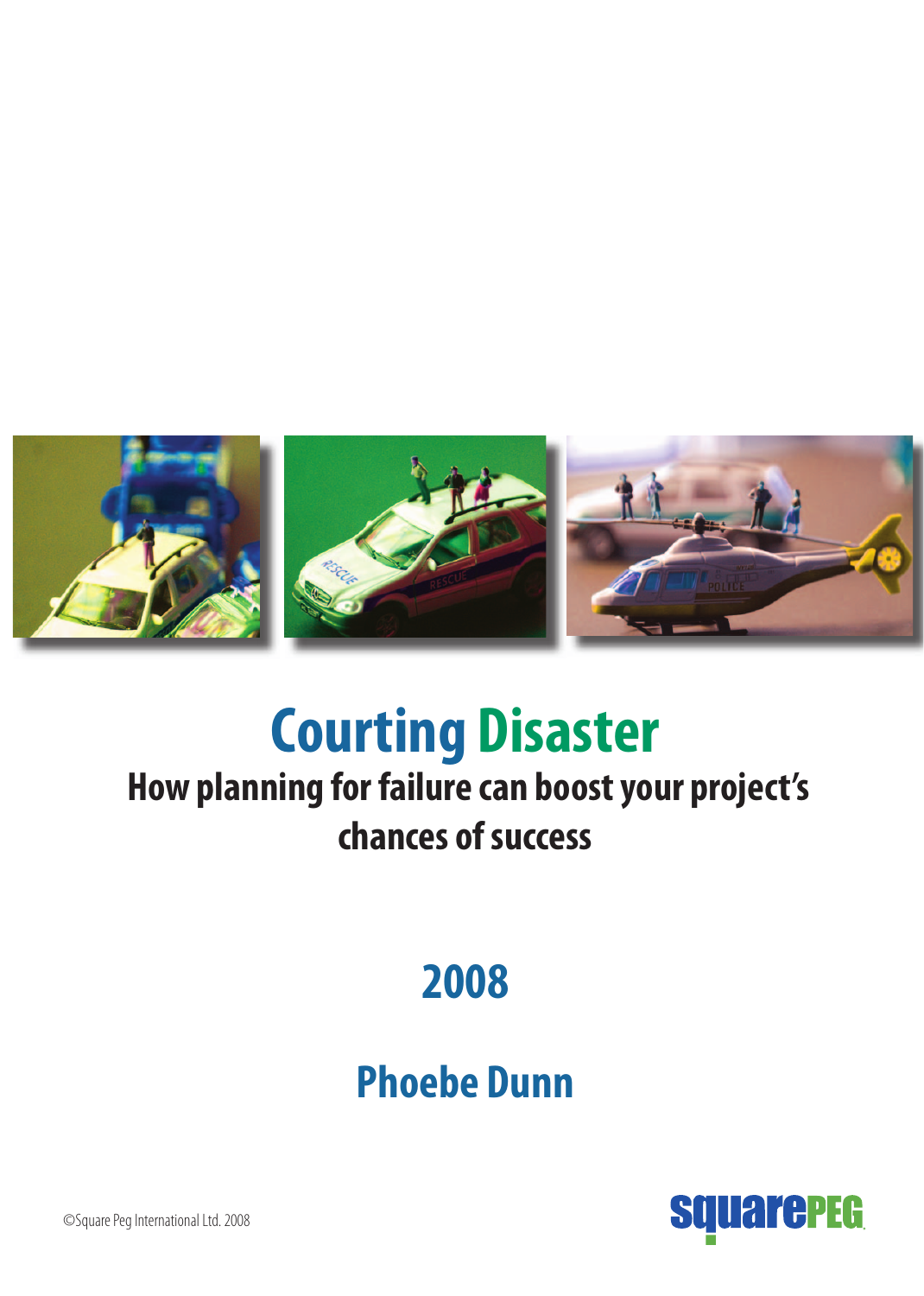

# **COURTING DISASTER**

## **How planning for failure can boost your project's chances of success**

### **External and Internal shocks**

No CEO wants his business hitting the news in the context of a 'debacle', a 'fiasco' or a 'shambles', yet these are exactly the terms applied when organisations fail to deal with the most plan-able of business events. Nowhere has this been more visible recently than in the catastrophic opening of London Heathrow Airport's Terminal 5 (T5) in March 2008. After 15 years planning & construction and at a cost of £4.3bn (including £250m spent on technology systems) the opening of T5 should have been a flagship moment for British Airways (BA) and British Airport Authority (BAA). Instead the state-of-the-art baggage handling system collapsed, huge queues of disgruntled passengers formed, more than 500 were flights cancelled and 23,000 bags were lost. The ensuing public relations nightmare was very poorly handled by BA and BAA leaders, only adding to the flames of public opprobrium. BA share price took an immediate hit and analysts now estimate the fiasco cost the airline some £20m. CEO Willie Walsh later accepted that 'the buck stopped' with him. Amid calls for his departure and despite an overall positive performance for the year he was forced by the March-end crisis to appease public opinion and forego a £700K bonus.

Since 9/11 the theme of disaster-recovery and business continuity has never been far from the public eye. The spectacular losses of people, property and commercial assets caused by terrorist activity since the turn of the century has given a new urgency to the previously somewhat overlooked discipline of preparing for the worst. Several years on, the threat of the unexpected, external shocks, acts of nature or terrorism, is still very present – particularly in the world's business capitals – but disaster recovery and business continuity practices have started to slip back down the corporate agenda. In this article we take a look at the lessons from traditional disaster management best practice and examine how they can be applied to predictable, internal business shocks in a project context. In each case we also examine some of the tools Square Peg has used in helping clients and see how planning to fail can significantly boost your chances of success.

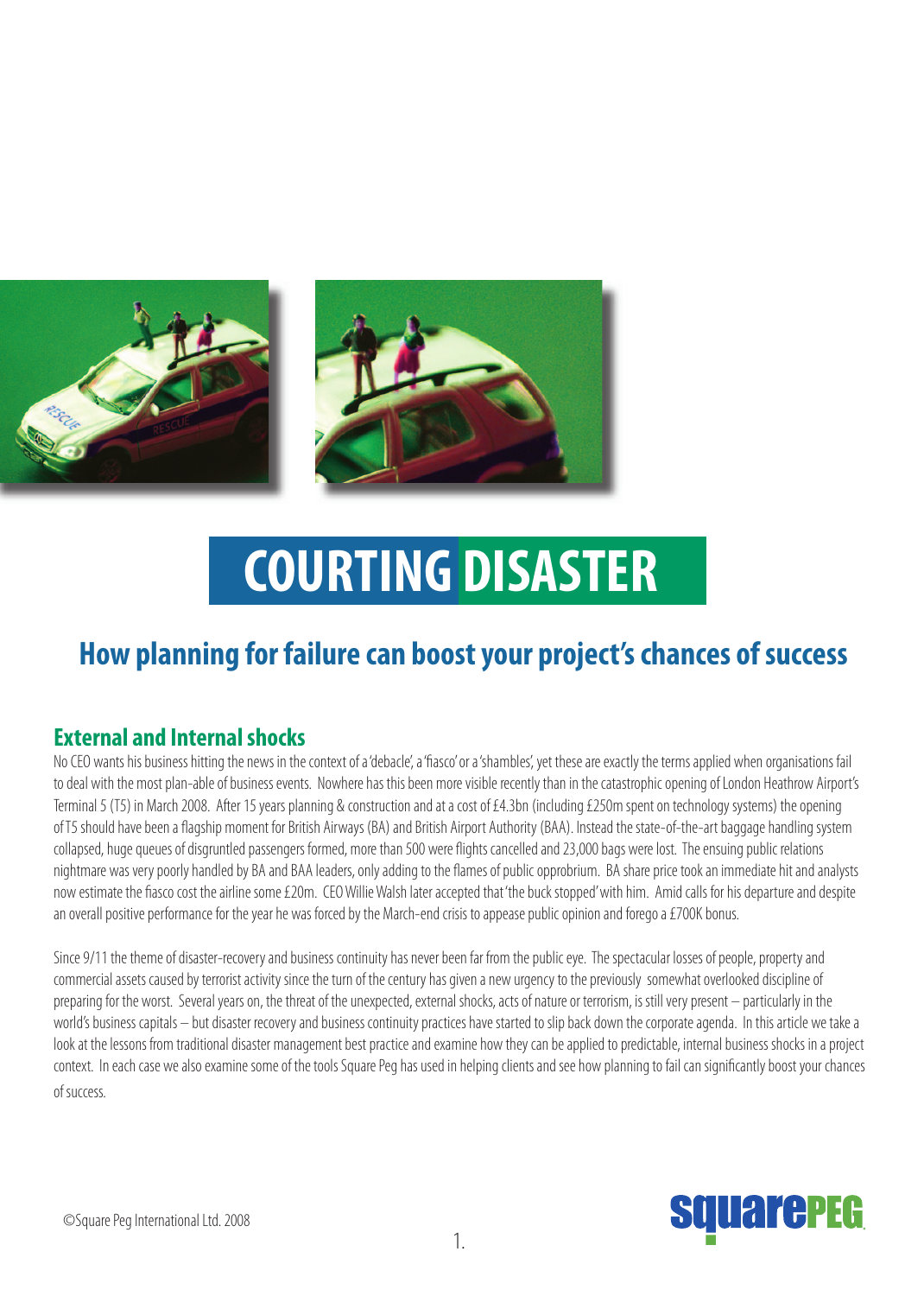### What went wrong at **T5?**

### **Background:**

After 15 years planning & construction and at a cost of £4.3bn (including £250m spent on technology systems) the opening of T5 should have been a flagship moment.

### The problems:

Inadequate staff preparation and rehearsals - passengers and staff had trouble locating car parks on day 1. Delayed opening of check-in resulted in long queues.

State-of-the-art baggage handling system collapsed.

All check-in at T5 was suspended. After queues formed at "fast bag drop" desk. BA suspended check-in of all hold bags.

More than 500 flights cancelled, 23,000 bags lost.

17 lifts not working, Airside access ID system failed.

### The resolution:

BA postponed plans to move longhaul operations to T5 by up to 6 months.

BA funded thousands of nights' hotel accommodation for stranded passengers.

BA & BAA customer service desks were understaffed, spokespeople were ill-briefed and evasive causing further reputational damage.

BA share price took an immediate hit and was down over 10% 3 months on.

2 key BA executives (Director of Operations & Director of Customer Service) were forced out by the fiasco.

### **The lessons:**

BAA CEO admitted "The testing regime did not adequately reflect the first few days of operations" - Testing must adequately identify glitches and pressure points in time for resolution pre-go-live.

Under pressure to step down

### **Prevention is better than cure**

The fiasco at Terminal 5 was not just a few days of isolated poor management  $-$  it was apparently the result of consistent failure during the project planning and preparation stages and a lack of effective, proactive and

disciplined risk management in the immediate run-up to the launch date [See Side Bar: What went wrong at Terminal 5].

Applying incident and risk management lens to large predictable projects like the Terminal 5 opening can be a powerful means of ensuring success. Yet organisations tend to be blindly optimistic in managing the demanding, business critical programmes that arise from every day objectives. As a consequence the risks involved are all too often underestimated. By taking a dispassionate look at the undertaking and asking 'Where might this all go terribly wrong?' 'What are the risks?' then planning and preparing accordingly, organisations are not only less likely to encounter the disaster scenarios in the first place but, if crisis does hit they are much better placed to respond and recover swiftly.

A whole industry has sprung up around helping organisations prepare for external and unpredictable shocks such as natural disasters, terrorism, corporate espionage and hacking. In a nutshell, its tenets are:

1. Be prepared – Have modular plans in place for all likely and unlikely eventualities – ensure alternative office facilities are reserved, fire wardens are trained, call cascades are up to date and so on. All of this must be regularly refreshed and rehearsed so staff know what to do in the event of an external shock.

### If an incident arises -

2. Take responsibility – delaying action, casting blame or getting stuck in denial will only waste time and infuriate stakeholder groups.

3. Mobilise an incident management & response team - the team should be pre-appointed and ready to swing into action with clearly defined roles and responsibilities the moment an incident strikes.

4. Investigate the cause of the incident - thorough investigation will ensure that decision making is as wellinformed as possible in the circumstances.

5. Communicate proactively - as far as possible pre-plan key messages and spokespeople so that all relevant stakeholders can be kept informed throughout the duration of the incident

6. Build corporate resilience – conduct post-incident reviews to refine response and continuity plans.

### The need to understand internal shock





©Square Peg International Ltd. 2008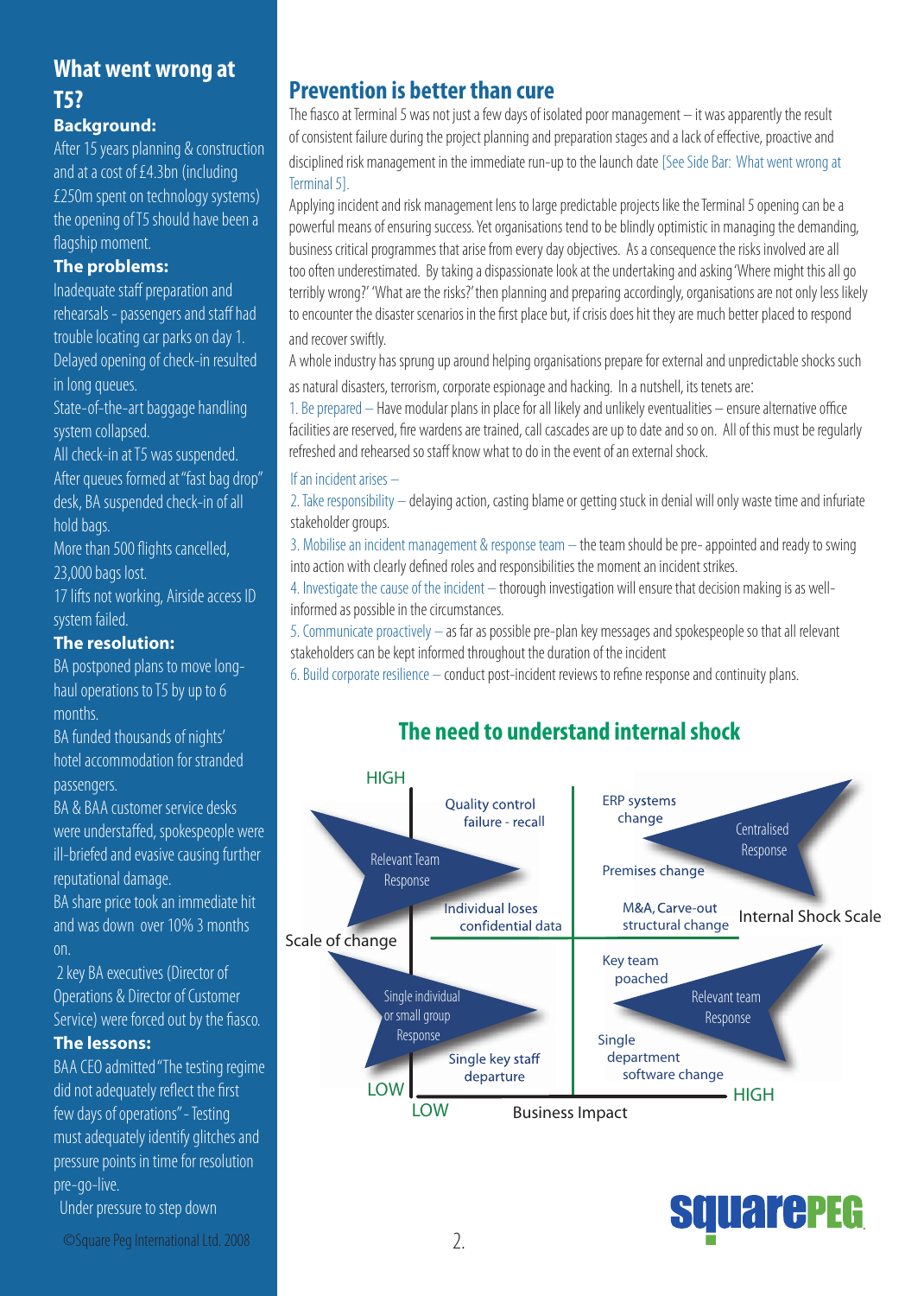Each of the tenets can be applied with a slightly different emphasis to the management of internal shocks. Dependent on their scale and impact, each of the predictable, internal events requiring an explicit and disciplined approach to risk management will demand a differently organised response. They range in magnitude from relatively small-scale surprises like the departure of a single key member of staff (which can be relatively easily mitigated) to global system shocks such as an enterprise-wide ERP system roll-out with a much longer lead time and a more complex set of attendant risks. Those at the lower end of the scale (bottom left quadrant on the Internal Shock Scale) can typically be dealt with by a single individual or small group of individuals. Higher scale shocks will require the co-ordinated intervention of the relevant teams. Those shocks which rank highest in terms of both scale of cause and impact are likely to require centralised response. This top right quadrant on the Internal Shock Scale is where the lessons of traditional disaster management can be most profitably applied - to complex, high impact programmes such as:

**Systems change –** scheduled cutover to a new IT solution, eg Enterprise Resource Planning and supply chain software **Response to new competition entering the market** – requiring step changes in innovation and entrepreneurialism **New regulatory environment –** mandating significant process change and impacting decision making and corporate governance **New premises change –** scheduled move to new sites requiring functioning operations from day 1 **Merger or Acquisition -** changes of ownership and brand attributes bringing new people, new technologies, new clients, new ways of working.

There is also potential for a perfect storm of smaller internal shocks to coincide, and in combination, to have a huge impact on the business. It only takes a minor break down in quality assurance to trigger a product recall for instance, but if that should coincide with the poaching of key customer service team members and the PR manager's annual holiday then an ill-prepared organisation could soon be facing the dreaded 'fiasco' headlines.

### **A Pragmatic Approach – preparing for a bumpy landing**

Each of these high impact events represents a complex project, necessitating many months of long hours and dedication from the teams involved and often targeting an immovable go-live date. In that kind of hothouse environment, no one wants to be the first to suggest their collective efforts might not come off and to raise the spectre of extra work required to manage the risk of failure. There is a tendency to push all the harder to get everything right first time.

Pushing for 'right first time' is great practice, but in parallel organisations need to take a dispassionate look at the risks inherent in large projects and get to grips with them before they find themselves in the midst of a fiasco. How can that be encouraged? Particularly once the project is underway and gathering momentum? The ideal approach mirrors traditional external incident & crisis management best practice and can be summarised by the expression 'Planning for success but preparing for a bumpy landing'.

Firstly this requires a clear sense of urgency around the work and an understanding from all involved that managing project risk is essential. As with traditional crisis management the initial step is to identify the major risks facing the programme and then systematically put in place mitigation, early warning systems and contingency plans that will enable the organisation to perform its core functions even in the event that things do not go according to plan. At its best this work is painstakingly detailed and includes engaging employees at all levels of the business who would be affected in the event of a problem, documenting procedures, roles and responsibilities and thorough training. Around this disciplined approach there may also be the need for a high-level Incident Management (IM) process to co-ordinate responses and resources during a post-live hypercare period. The period of hypercare will have the objective of steering the organisation through problem resolution and recovery back to Business As Usual (BAU). If all of this is well drilled and rehearsed, in the event of a bumpy landing the team can seamlessly switch into shock absorption mode without panic - significantly improving the chances of swift resolution and recovery and minimising reputational damage. Square Peg has refined this approach into a 5 Step Internal Shock Absorption process.

- **1.** Face the music acknowledging and prioritising potential problems
- **2.** Put necks on the line engaging the right members of the team with urgency
- **3. Drill ruthlessly** ensuring the core business can continue to function
- **4.** Embrace central command including communications and resolution processes
- **5.** Let what doesn't kill you make you stronger lessons learnt from the crisis

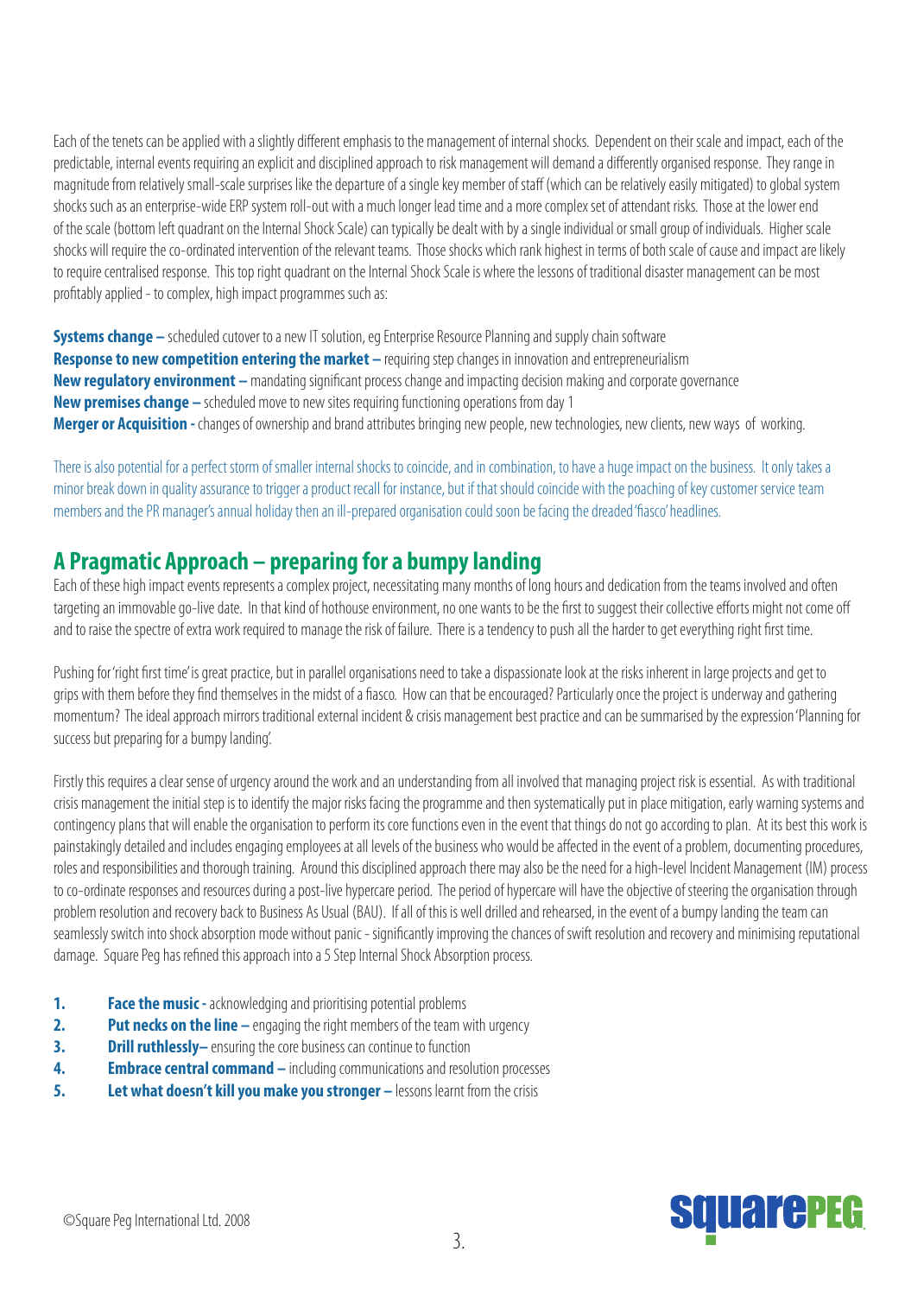

### **The approach in Action**

In the following section we take a look at some examples of best and worst external shock absorption practice. We also consider how Square Peg has assisted a European frozen foods giant Birds Eye Iglo Group (BEiG) in applying the lessons to create highly effective internal shock absorption capability.

### **Step 1. Facing the music – risk assessment**

In July 2007 confectionary giant Cadbury was prosecuted under environmental health laws and fined a total of £1m by Birmingham Crown Court after pleading guilty to offences under food and hygiene regulations leading to a food scare involving salmonella-contaminated chocolate. The company was found to have had questionable hygiene and product safety standards at one of its UK plants. However, a situation that could have been dealt with fairly easily became far more serious as it emerged that Cadburys failed to alert authorities when it first discovered the salmonella issue back in January 2006. It was not until an alert from the Health Protection Agency (HPA) six months later that the company admitted to the contamination. The disaster was further compounded when Cadbury was slow to respond and took two days to comply with the Food Standards Agency's request to withdraw seven infected products, including Dairy Milk bars. Failure to take responsibility in the event of an incident proved a costly move both financially and reputationally for Cadbury.

### **Tool 1.1: Scenario Planning**

So how does the lesson apply to organisations developing their internal project shock absorption capability? To minimise the impact of a bumpy landing requires a clear-sighted view of where the bumps may lie – the risks inherent in any major project. It is naive to expect there will be none, so the starting point is to set the pragmatic expectation of difficulties and identify what the likely problems will be. Then go beyond that to identify the less-likely ones. As Harvard Business School Professor Michael Porter said in 1985 'If you cannot predict the future, then by speculating on a variety of them, you might... hit upon the right one'. Scenario Planning can help you ask the 'What ifs?'. The process should combine known facts about the future (the project environment, local requirements etc) with plausible alternatives (unforeseen developments, technical, financial or political). The latter are trends or driving forces. Having geographical or process teams brainstorm the known facts and the driving forces will produce some initial scenario material. To go beyond and uncover the less-obvious threats will then require further digging. All the potential shocks must then be evaluated and compared so as to establish probability, impact/mitigation implications and derive priority areas for shock absorber focus.

Following the private equity acquisition of frozen food specialist Birds Eye Iglo from its parent Unilever, a fundamental requirement of independence was the complete re-platforming of all business activity. Known as Project Pioneer the work involved the introduction of SAP software across eight European countries, including three factories, and interfaces with hundreds of third party suppliers, customers and logistics providers, so it was very high impact programme with lots of scope for bumps to business continuity. As lead change consultants Square Peg supported the Group Executive team in a common sense risk management approach. To identify where the bumps might lie we conducted individual interviews with key workstream leaders and with business leaders one step removed from the activity of the project itself. It was important that members of the Square Peg team conducting these confidential interviews were seen as independent, allowing for maximum candour from respondents. In addition, we solicited war-stories from those who had experienced similar ERP roll-outs before and gathered great insights into potentially overlooked risks. Finally – we facilitated a round-table brainstorming session with all of these interested parties to review and refine scenarios in preparation for Step  $2$  – Putting necks on the line.

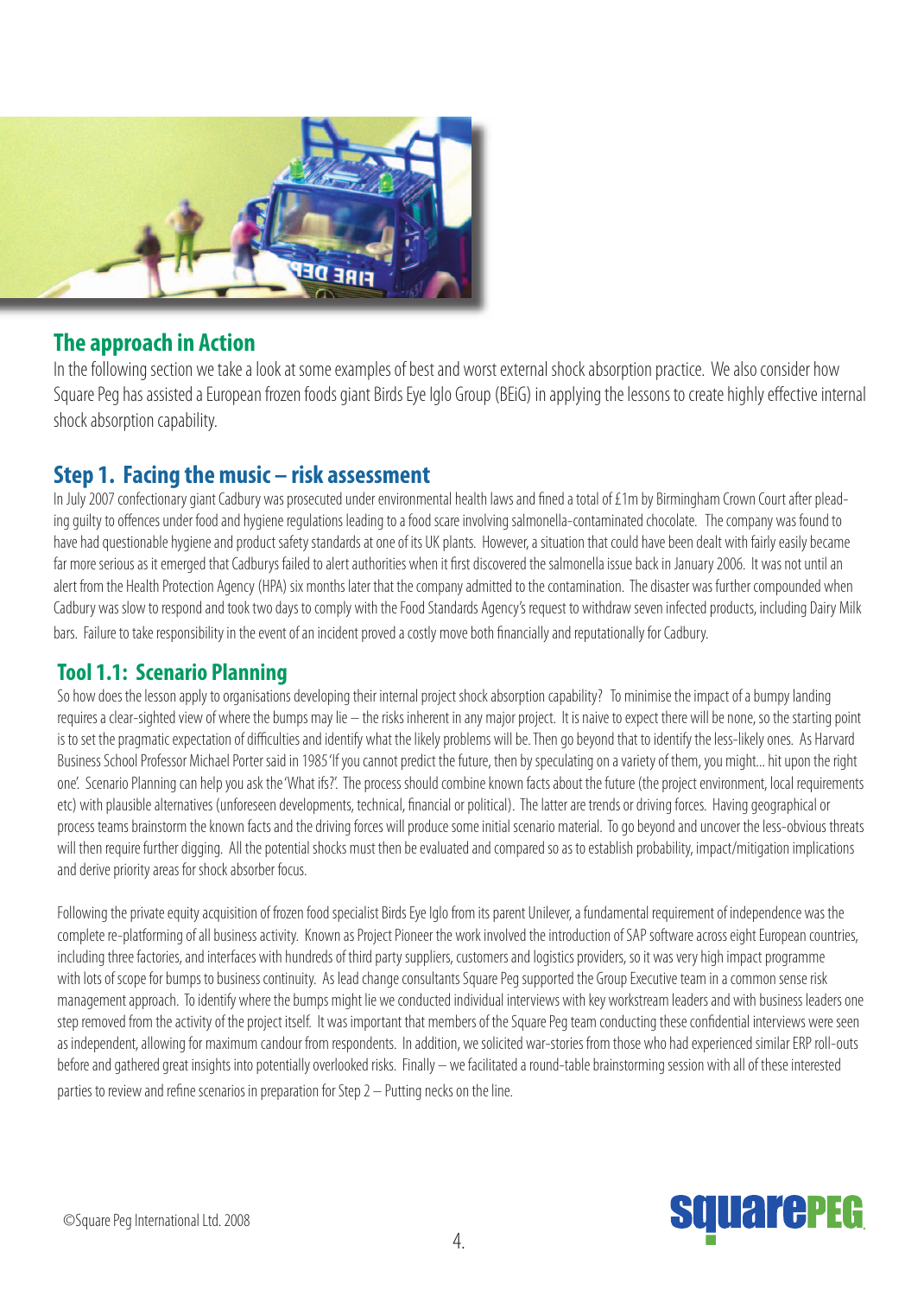### **Step 2. Put necks on the line**

If internal project-related shocks are to be absorbed effectively and business as usual allowed to continue in the face of disruption, it is essential that everyone involved knows the part they must play and takes responsibility for making it happen. There are two sides to this coin – firstly that the appropriate team is fully engaged in and accountable for developing plans and secondly that – in the event of an incident – response teams are composed of appropriately skilled and empowered individuals. The team must own the approach.

In June 2007 Glasgow Airport was the target of a car bomb attack. Coming on the airport's second busiest day of the year at the start of school summer holidays, the resulting fire and security situation sorely tested the BAA's business continuity management strategy. However, the standing plans included support provided by off-duty workers to front-line staff. The crisis team who looked after tactical command was mobilised within 45 minutes of the incident, while the business recovery team, who looked after the strategic command, was available an hour later. Staff were well-trained and equipped to manage the incident and implement plans. As a consequence the first flight arrived back into the terminal just 16 hours and 26 minutes after the initial fire and the main terminal building was re-opened only 23hrs and 59 minutes after the incident occurred. Giles Crichton, Head of Compliance at BAA Glasgow airport attributes this success in no small part to the team involved: 'Our airport suffered what could have been a catastrophic event, was it just good luck? I think not. From identification of our risks through to the mitigation of the risks, the plans in place and, most importantly, well trained and competent staff, we were able to demonstrate that business continuity management is an essential part of our ongoing lives... the unthinkable can and does happen!'

### **Tool 2.1: Disciplined, detail-oriented project management**

It is important to engage the right people (those who have an intimate knowledge of how things run day to day) in planning for a bumpy landing and that the work is given due priority and urgency by all involved. These teams must accept that their outputs will be relied upon to keep the organisation in business should the worst happen. They must be held accountable for keeping the show on the road. This is particularly true in a project environment where the need to hit pre-established milestones may create pressure on resources. Senior leaders must set the tone and clear the way for subject matter experts to work the details. A central team should co-ordinate efforts.

### **Tool 2.2: Dedicated, unwavering Project Sponsorship**

In setting the tone, project sponsors must create an environment where identifying possible problems is actively encouraged and rewarded, and where a matterof-fact approach to anticipating and minimising shocks is taken by all. During Project Pioneer Birds Eye Iglo CEO Martin Glenn frequently repeated the mantra 'All programmes of this scale and complexity encounter problems. It is how well you deal with the problems that is the mark of a good systems introduction'.

### **Tool 2.3: Crisis Simulation**

Square Peg helped to bring this credo to life and persuade the project sponsors and key resources of the urgency around risk management through the creation and stage management of a one day project crisis simulation. The event brought together 30 members of the project team in a fictitious post-go-live environment. We developed details of some 200 local and global problems based on the scenario planning completed in Step 1 and used this to drip feed information to participants. Some of the information suggested critical incidents, some simply created noise and confusion, but in all cases sub-teams needed to communicate effectively to establish clear overviews of the problems as they unfolded. The group undertook a number of problem prioritisation and reporting exercises and the day culminated in a simulated briefing to a very frosty Executive Committee (involving some concerted role-play by CEO, COO and FD). The event was given added piquancy as the project ran into its first real delivery problem just 24 hours before the simulation began. Migrating email to the new environment had run into difficulties, leaving most of the organisation unable to contact colleagues or external partners by email. Some 1,700 individuals were forced to rely on phone, fax and ad-hoc work-arounds in an attempt to maintain business as usual (to make matters worse it was month end with all local units and central Finance department attempting to close their books) whilst the technical team struggled to resolve the problem. The reality of a real, live, unanticipated crisis underlined the need to proactively plan for the unexpected.

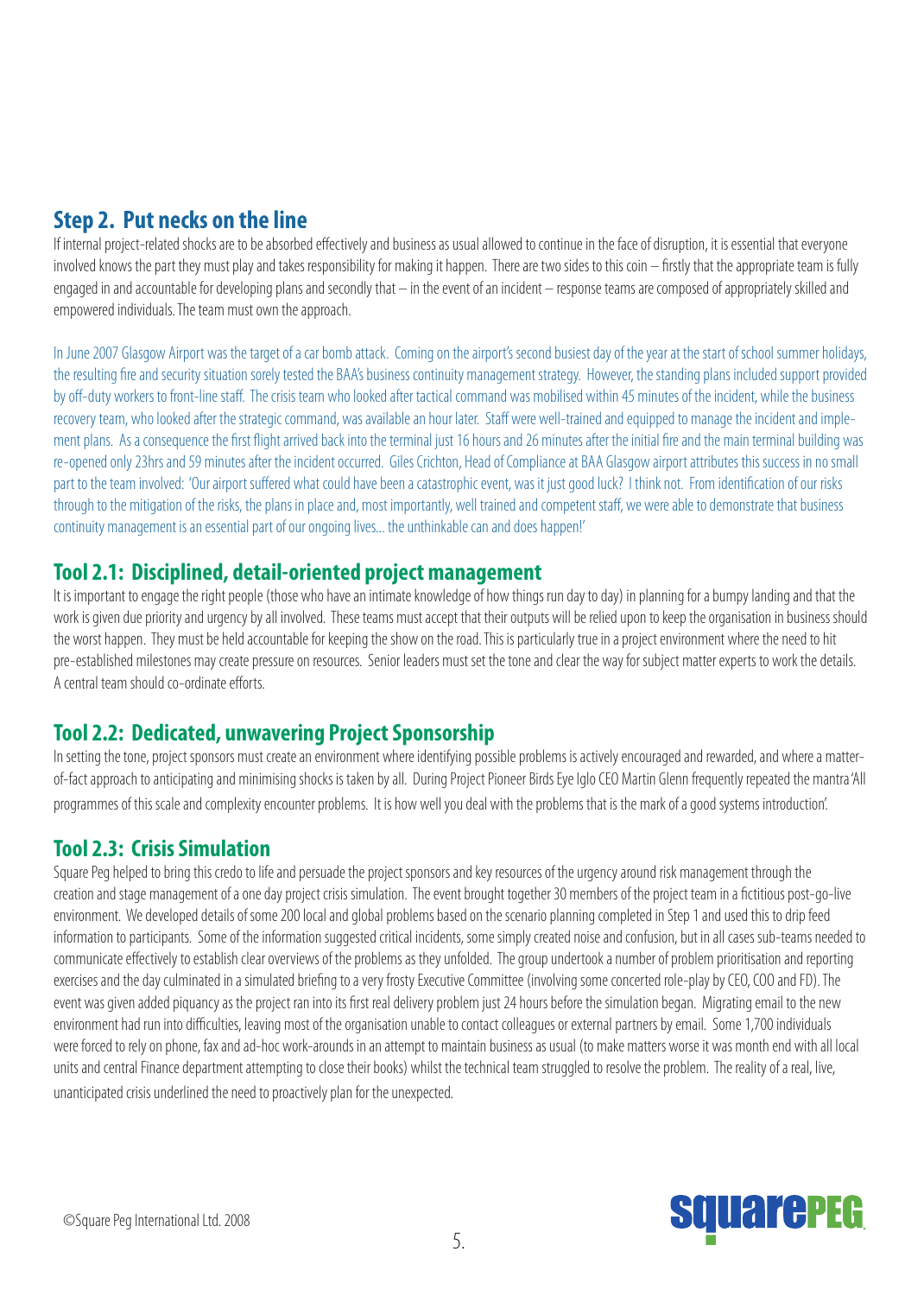The result of the simulation was quite deliberately that several executives found themselves in a 'pit of despair', imagining all the dreadful possibilities that could befall the project and hobble the business. We capitalised on that despondency the following day as the group reconvened to debrief and agree on action plans. Not surprisingly the sense of engagement with 'planning for success and preparing for a bumpy landing' was pleasingly high! The debriefing brought to life the tired old clichés around requirements for central co-ordination, seamless communication and prioritisation of the business's core activities in the event of an incident or incidents. As a result despair turned to optimism as the team took ownership for managing risk and putting in place their own internal shock absorbers in the 90 days before Phase I go-live.

Putting necks on the line, or forcing a business project team to take ownership of internal shock absorption must be carefully timed - too early on in a project and the understanding of detailed risks and priorities may be too high-level to add real value, too late in a project and there won't be enough time adequately to prepare.

### **Step 3. Drill ruthlessly**

Having won the attention and commitment of the project shock absorption team we needed to focus their energy as effectively as possible on preparing the detailed best practice plans that would allow the business to avoid and survive internal project shocks.

A classic example of good practice in planning for external disruption is Wal-Mart's response to Hurricane Katrina, which hit New Orleans in September 2005. Wal-Mart's Emergency Operations team tracked the storm as it was building and were able to plan well ahead using their established processes. Six days before the hurricane was due to hit the east coast Wal-Mart had mobilised 45 truck-loads of necessary aid to send to the affected area. They went on to pledge \$20 million in cash donations, 100 trucks of free merchandise and food for 100,000 meals. The company used a dash-board system to give the operations centre visibility on each store's damage and set up a helpline and website to account for all employees and connect them with family members. Importantly, after the hurricane struck Wal-Mart's employees were given the lee-way to act instinctively and decisively by opening their stores and giving out vital supplies of food, water and clothing to victims. Whilst the US government was lamentably slow to respond, Wal-Mart's early-warning system and pre-planning allowed it to make an immediate impact as soon as disaster struck. The firm was able to re-open 113 of its 126 stores affected by the hurricane in just 18 days. To do its job of owning internal project shock absorption well, the team must focus on key risk areas and really drill the detail. This work may be best carried out by process area for example or by geographical teams and for each key risk requires systematic investigation and documentation against a number of headings, including — as Wal-Mart demonstrated — early warning signals. What are the signs that a certain threat is materialising? What are the regular checks that can uncover a large problem in its infancy? If these are not already in place, who is responsible for instigating them and by when? Other areas to consider include: risk mitigation, contingency actions and workarounds, recovery implications, resource implications and so on.

**Tools to prepare for anxiety and change** 



**PECE REAL**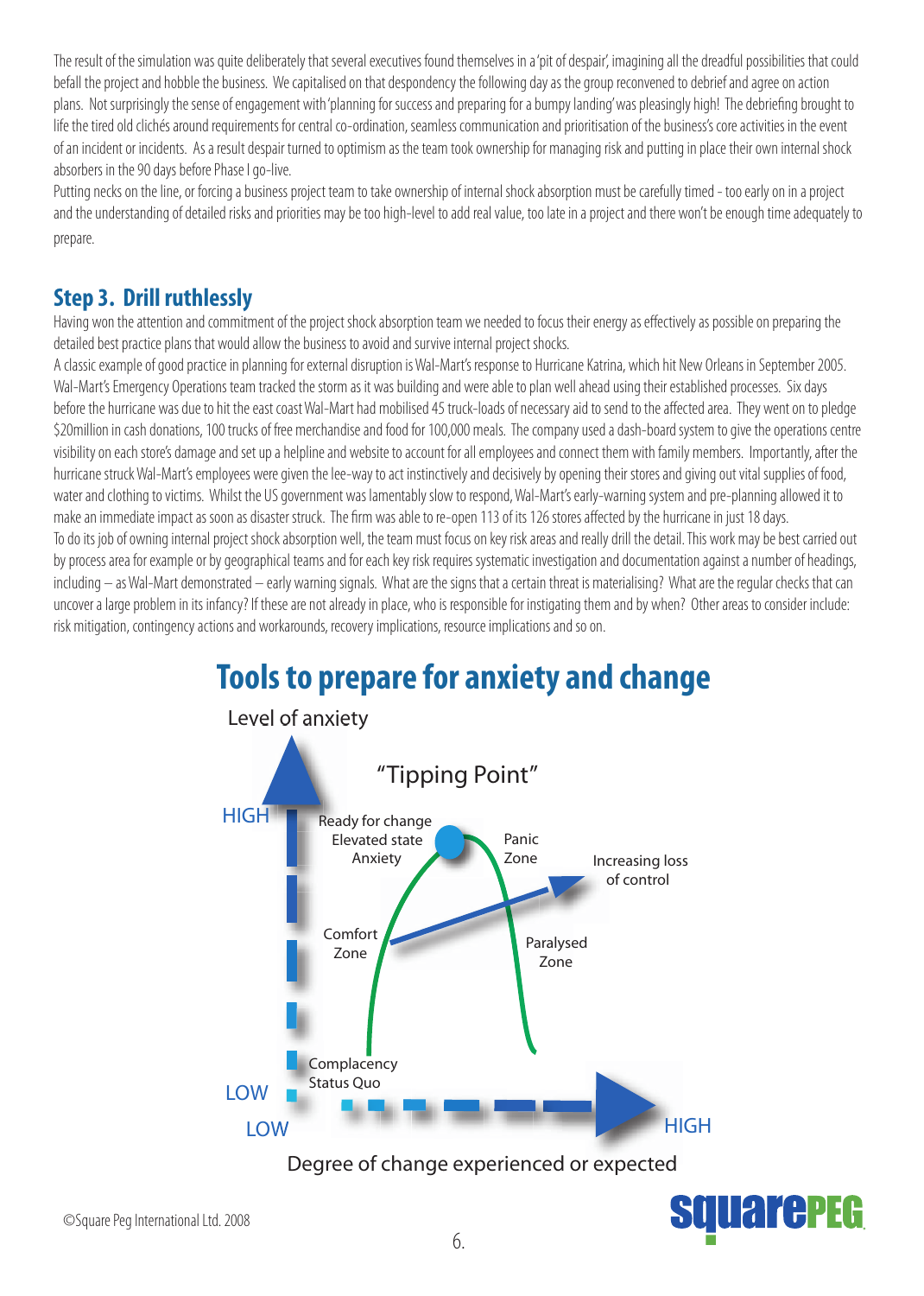

**In an organisation facing significant change** — as Birds Eye Iglo Group was with Pioneer – the success of this Step 3 Drill Ruthlessly is a factor of the organisation's readiness for change as illustrated here. In relation to the level of change expected the organisation's collective anxiety level must be high enough to drive urgent and detailed work but not so high as to tip those concerned into panic. A calm and thorough-going approach to shock absorption must inform preparation that is as exhaustive as possible and getting that balance right is a challenge for the leaders of the change. A disciplined and structured process can be extremely helpful here.

### **Tool 3.1: Punch lists to focus action**

In working with BEIG Square Peg created a bespoke 'Punchlist Template' to guide the process owners as they prepared for a bumpy landing. Once populated these served as checklists of work to complete pre-go-live and prompted timely discussions between process areas and geographies to ensure plans dovetailed where necessary. As the sample punch list questions here demonstrate they were designed to ensure all details were ruthlessly bottomed out.

Following on from the simulation day we facilitated regular Project Pioneer risk reviews at which the Executive Committee evaluated the levels of overall risk being carried by the project, so as to approve progress towards an eventual go-no-go decision. Reviewing progress against punchlists proved a simple means of evaluating the now decreasing levels of business continuity risk facing the project. This forum also precipitated much needed conclusions on critical points such as who should make the decisions to shift to manual processes, and in the event of a system slow-down which core functions would be given priority. At the Exec level a number of calls were also made on the group wide recovery implications from a period of manual processes – indeed a number of specific contingency actions which had appeared perfectly reasonable from a siloed perspective were jettisoned when it was recognised that the burden of recovery would be impractical for the Group to bear

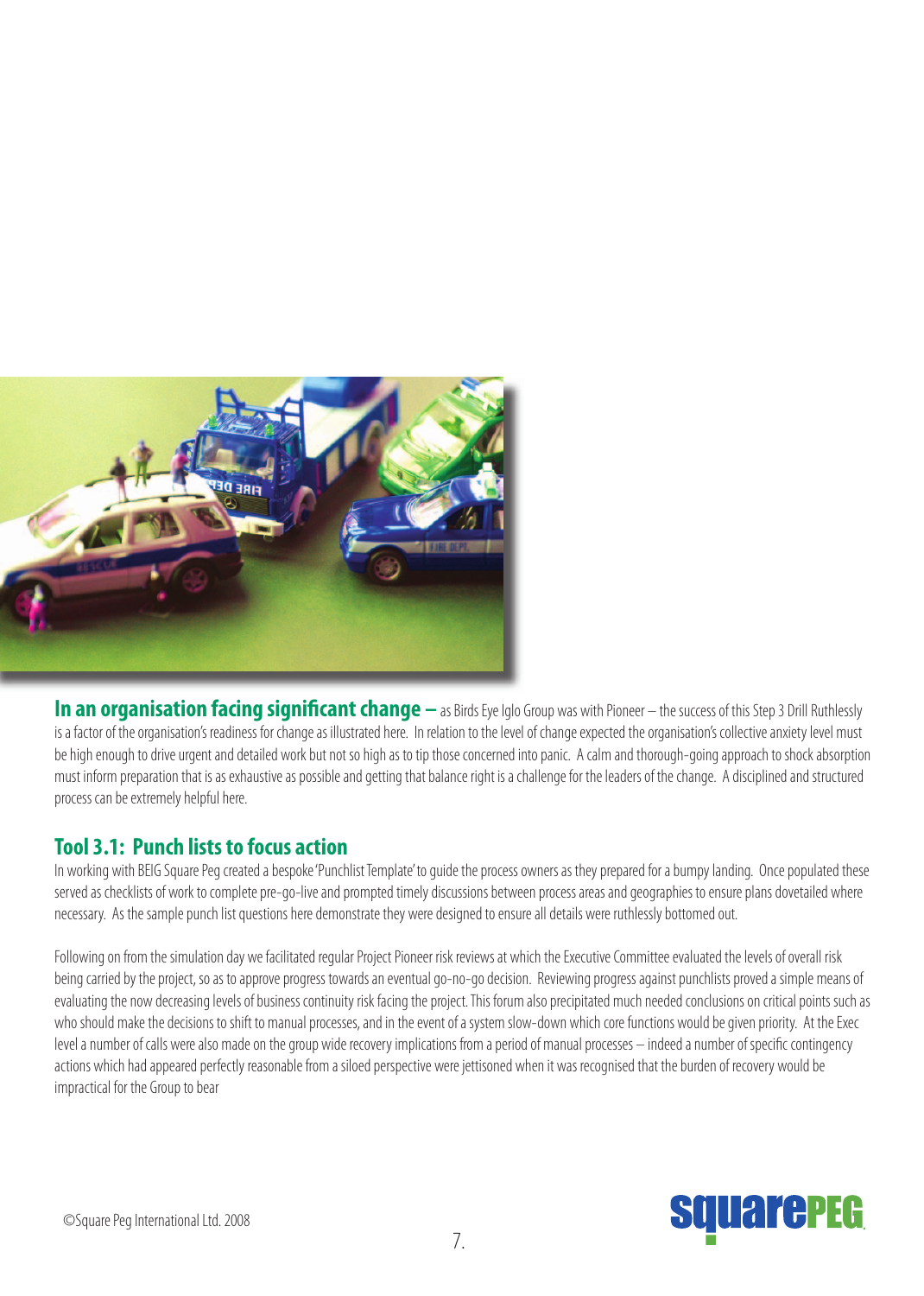### **Sample Punchlist Questions**

For each of a set of potential problems the punchlist asks:

•What would be the consequence of this risk being realized?

•What mitigation will be put in place - (action to minimise risk of problem arising)

•What control mechanism will be put in place(early warning signs)

•Who is the owner of this problem?

•Who are the key stakeholders impacted?

•What is the trigger for invoking continuity action - (move to manual)

•Is the continuity action documented?

•How long is the continuity action/ manual process sustainable for? (Hours, days, weeks, months)

•Has the continuity action communicated to all concerned?

•Has the continuity action been tested tested?

•What is the resource plan for this contingency/manual process? (names of potential secondees, hrs required etc)

•Where is the continuity action documentation located? (including hard copy)



### **Tool 3.2: Continuity rehearsal**

The process of drilling ruthlessly should be allocated enough time and resources for its outputs to be iteratively refined. If the organisation is to function seamlessly in the event of a project shock all concerned must be so familiar with the relevant continuity plans that they can be carried out 'with eyes closed'. This requires a cycle of drilling the detail, documenting the continuity process, training the relevant team members and rehearsing. Following rehearsal the processes can be further refined and re-documented, staff re-trained and re-rehearsed. Those whose necks are on the line need to run this step with the thoroughness of a sergeant major drilling her unit

### **Tool 3.3: Blueprints for flexible response**

Whilst it is essential that contingency plans be thoroughly thought through and that those carrying them out are thoroughly trained, it is never possible to cover every eventuality in a preparation exercise like this. So those contingencies that are drilled, tested, rehearsed and documented come to serve as a modular blueprint for action should the business still enter uncharted territory. Just as good disaster recovery practice will have a defined set of procedures for, say 'Evacuating all employees to safety and alerting emergency services', which can be triggered by any number of circumstances previously envisaged or not, likewise robust business continuity plans will have a defined set of procedures for say'switch to manual order taking' which can be invoked with confidence even in the event of an unforeseen trigger point. Such an approach has the added advantage of providing executives with a framework in which to exercise their own creative judgement - just as the Wal-Mart store owners did- should the need arise.

This step in the approach supports Louis Pasteur's assertion that 'Chance favours the prepared mind'. The better prepared one is, the more likely one is to avoid bad luck and succeed in one's endeavours. The discipline involved in Step 3 Drill Ruthlessly forces executives to think in a new and highly focused way about what it is their part of the organisation contributes – its core activities. Forcing the focus down to each most basic element of the value chain will throw a spotlight on many of the cracks that already exist in the fabric of the organisation's processes and train managers proactively to remedy them (either within or beyond the scope of the shock absorption process). So Step 3 can heighten awareness and drill managers in reviewing and improving process as an on-going discipline. Coupled with the early warning mechanisms Step 3 puts in place it can significantly reduce the likelihood of serious problems arising further down the road.

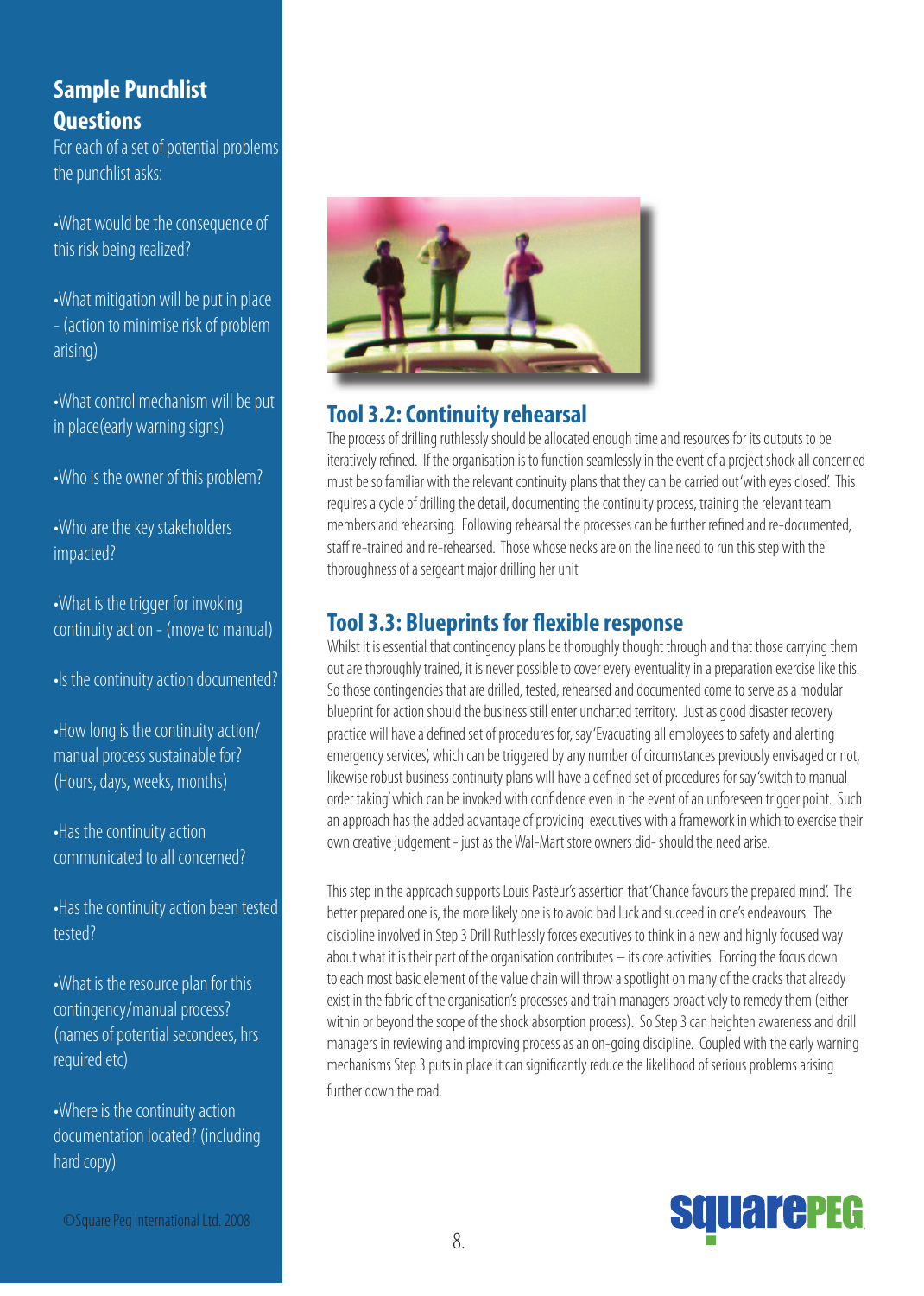

### **Step 4. Embrace central command**

But that is not to say that responses to project-related shock can be devolved entirely to local management. Remember, it was the implementation of central strategic and tactical teams that was instrumental in Glasgow Airport recovering from the attempted bomb attack in record time. Likewise Wal-Mart's central tracking of demand for prescription drugs at its mobile pharmacies in the Katrina aftermath allowed the company to respond by establishing a headquarters in Betonville to meet displaced persons' pharmaceutical needs.

Should a project-related shock hit, there is a difficult balance to be struck between co-ordinating a central response whilst allowing the appropriate local teams to get on with the fix and the workarounds. Typically there can be some resentment in geographically remote organisations when 'centre' is perceived to be 'meddling' with bureaucratic requests for reporting and control. However in the event of a significant incident there are concrete efficiency advantages to be gained from a central team seeing the whole picture, identifying trends and patterns and directing operations. For this reason it is advisable to mandate a central Incident Management (IM) process with dedicated resources who will co-ordinate responses, facilitate the exchange of critical information and define, if not implement, central communications (including to stakeholder groups). The team may need to be planned in shifts by location to ensure the right skills are always available 24/7 – major incidents rarely respect office hours - and must be equipped in a series of war-rooms with appropriate technology and facilities (conference lines, fax machine, access to food and refreshments etc). Depending on the nature of the shock it may be necessary for crisis responses to be coordinated using highly directive leadership – orders must be followed unquestioningly if further disaster is to be avoided, so it's advisable that the IM Team leader have the skills to operate in this manner if necessary.

Managing stakeholders can be critical to containing an incident or project-related shock and traditional business continuity discipline suggests that managing communications centrally is best practice. When Heathrow Terminal 5 went into melt-down on day one there appeared to be no centrally planned approach to keeping staff, customers and media informed. In the absence of concrete information – and under pressure from a failing system - the vacuum was filled with rumour, bitter complaints and gleefully negative media-reporting. By contrast when Glasgow Airport was targeted it simply implemented its pre-planned communications plan. A dedicated media relations and PR team handled nearly 800 calls within 24 hours of the incident. Staff were thanked for their efforts even as the event was unfolding and the general public was kept informed via the internet, Glasgow city centre big screens, e-bulletins and a four week ad campaign on the radio.

### **Tool 4.1: Standard Operating Processes**

Square Peg advised BEIG on embracing central control with the development of a detailed, centralised Incident & Problem Management process which included a communications element, based on three key principles:

- 1. The approach was designed to minimise bureaucracy
- 2. Individual incidents were managed by teams as close to the level of the incident or problem as possible, with a central team providing co-ordination
- 3. There was 3 phased approach post-go-live, hypercare & intensive care and business as usual

To implement the process central and local teams were appointed with technical and business expertise pertinent to the issues most likely to arise in each geography and we designed a schedule of minimum bureaucracy reports and meetings to ensure the team were kept abreast of developments and resolution actions tracked and co-ordinated. In addition incident management software was licensed and training provided (both internally and for those external partners dealing with the system build, infrastructure and technical support) to ensure that each technical problem encountered in the SAP implementation could be captured and methodically tracked.

Applying the lesson from traditional disaster recovery and business continuity disciplines BEIG took a centrally co-ordinated approach to shock absorber communications. Maintaining the flow of communications to and from the users was the designated responsibility of a single member of each local I&PM team. Prior to go-live the I&PM teams were trained in the process and they in turn took responsibility for cascading process instructions to local employees. In line with the principle of local resolution customer communications remained the responsibility of local executives but where appropriate the content of messages for transmission to customers was provided by the central team for translation and localistation.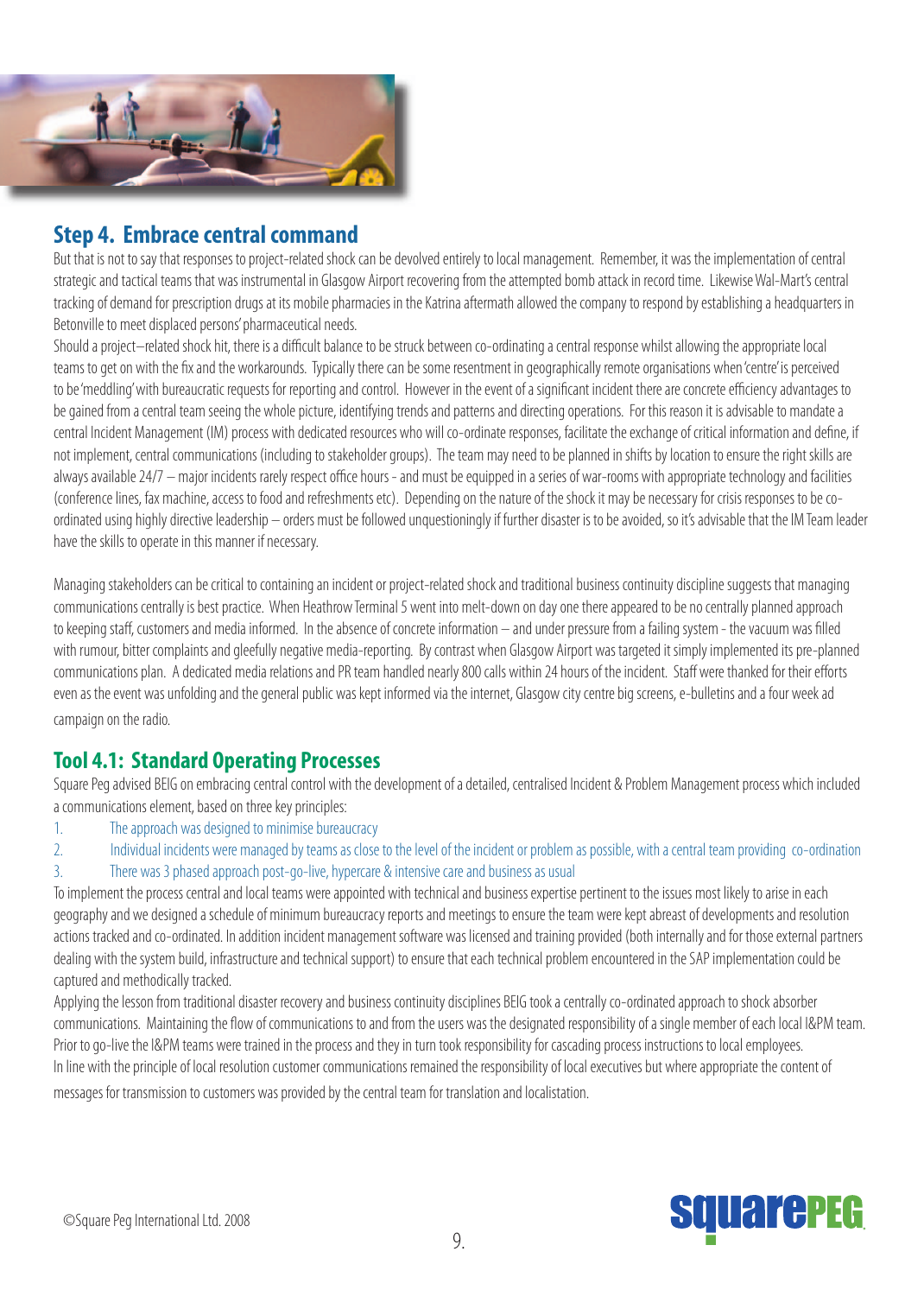

### **Tool 4.2: Central processes rehearsal**

Square Peg planned and ran a virtual rehearsal for all the I&PM team members. In the course of an afternoon, this simulated a day-in-the-life of hyper care and practiced the use of the online incident management tool, meeting and reporting disciplines that would be mandatory post-go-live. In addition we created a communication campaign including posters, emails and cribsheets to remind employees in the field what to do in the event of a problem.

### **Step 5. Let what doesn't kill you make you stronger**

The final step Internal Shock Absorption process is to internalise the lessons from each shock encountered in order continuously to improve the organisation's ability to withstand disruption – whether it be caused by external or internal events. Lessons from one significant project can be applied elsewhere within the same project or used later on in new projects.

The ability to learn from disastrous experience is exemplified by the UK's largest family run bakery which suffered a devastating fire at one of its bakeries in 2004. The plant in question represented some 20% of the company's production  $-$  2 million loaves a week. The loss of production was partially compensated by enacting the firm's existent practice of switching production between its sites to smooth out volumes. So in the 48hours following the fire production at other plants had been ramped up sufficiently to ensure all customers received at least some bread. But in addition, the Operations Director swiftly negotiated deals with rival firms to supply Warburtons branded bread using their excess capacity. Within two weeks 80% of production volumes were restored and within three months they were virtually back to normal. What began as a contingency forged in extremis was so successful that the use of competitor's excess capacity has now been incorporated into Warburton's ongoing shock absorption plans.

### **Tool 5.1: Lessons learnt review**

Birds Eye's Pioneer programme presented several opportunities to build corporate resilience by reflecting on shock absorption lessons learnt. During the first days of post-go-live hyper care Square Peg team members conducted an evaluation of the Incident & Problem Management process's effectiveness. This involved observation of the teams at work and reporting disciplines in action alongside interviews with key players to identify areas for adjustment. As a result of our findings – and in response to feedback from the team - the process was tweaked on the hoof. For example the number of significant issues arising simply did not warrant the twice daily I&PM conference calls which had been scheduled and after a few days the meetings were reduced to once daily and eventually weekly. Following successful closure of first month end on the new IT platform we surveyed Pioneer team members and business users to understand what had gone well and what could have gone better. The collated lessons learnt were then fed into the preparations for Phase II go-live in the next wave of countries in scope.

To make the most of project shocks acknowledge that what doesn't kill you makes you stronger. To a certain extent crises should be welcomed as they provide testing ground for managers to take risks, taste failure and develop as leaders.

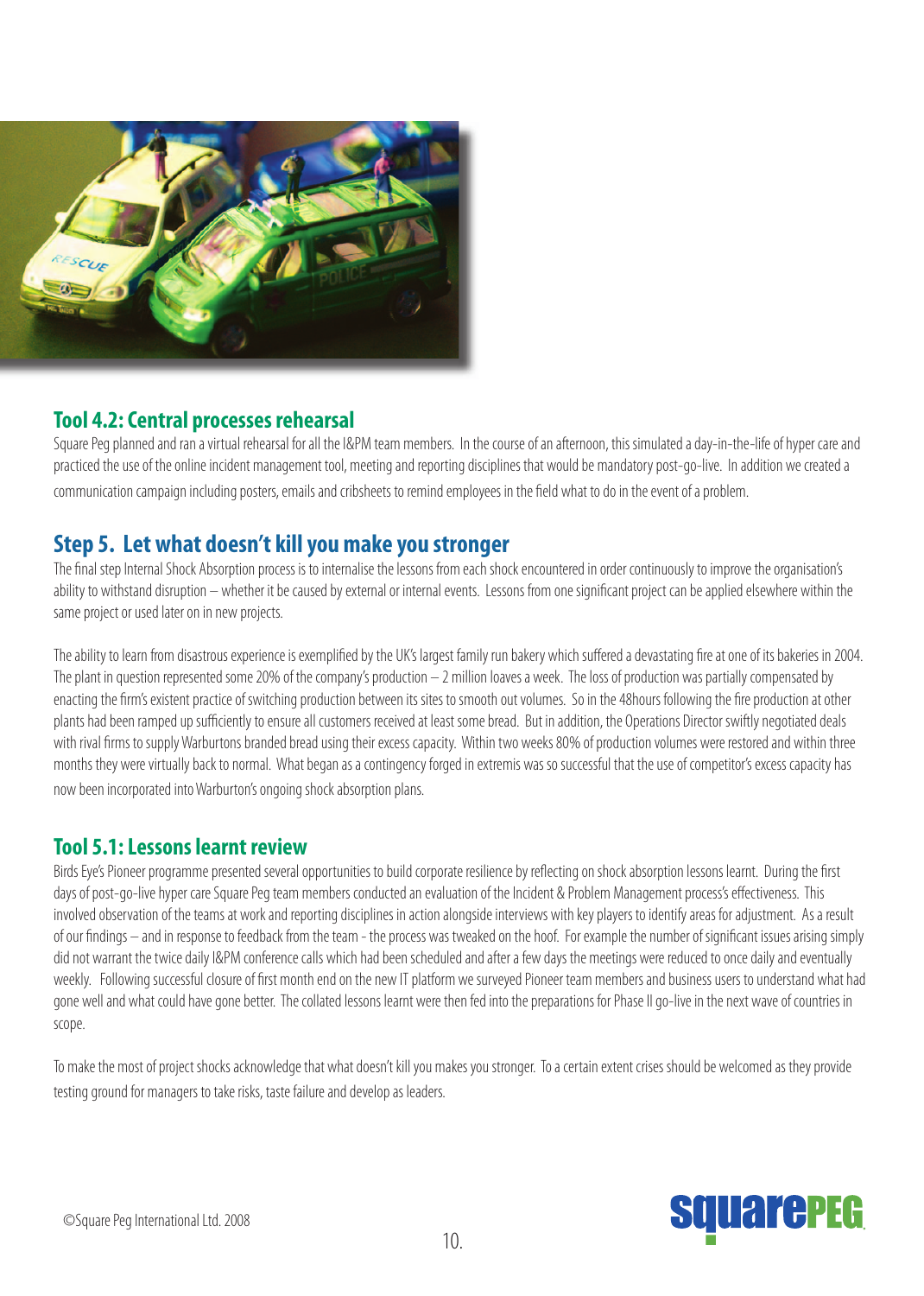

### **To conclude**

Internal shocks are inevitable – it's how they are dealt with that separates the successful survivor organisation from the victims. At Birds Eye Iglo Group Pioneer was acknowledged at all levels from the Executive Committee to the average technology user to have significantly exceeded expectations. Certainly there were difficulties but the robust shock absorbers in place meant that none had derailed the business and any journalists in search of a fiasco headline would have been sorely disappointed.

At the end of Pioneer's lessons learnt review it was acknowledged that the rigorous preparation for a bumpy landing had significantly contributed to the success at go-live and beyond. Square Peg's common sense 5 step Internal Shock Absorption Process had successfully delivered, using best practice from external incident management and a set of no-nonsense tools. In summary, these were:

### **1. Face the music**

Tool 1.1: Scenario Planning

### **2. Put necks on the line**

 Tool 2.1 Disciplined, detail-oriented project management Tool 2.2 Dedicated, unwavering Project Sponsorship Tool 2.3 Crisis simulation

### **3. Drill ruthlessly**

Tool 3.1 Punch lists to focus action Tool 3.2 Continuity rehearsal Tool 3.3 Blueprints for flexible response

### **4. Embrace central command**

Tool 4.1 Standard Operating Processes Tool 4.2 Central processes rehearsal

### **5. Let what doesn't kill you make you stronger**

Tool 5.1 Lessons Learnt review

These steps represent a pragmatic framework with which to manage the risk of significant and largely predictable programmes as acknowledged by Birds Eye CIO Tania Howarth: 'Square Peg's common sense approach made a huge difference to the success of Project Pioneer. With their help we planned for success but prepared for a bumpy landing and as a result of the work they led, our landing has been smoother than we ever dared to hope for...